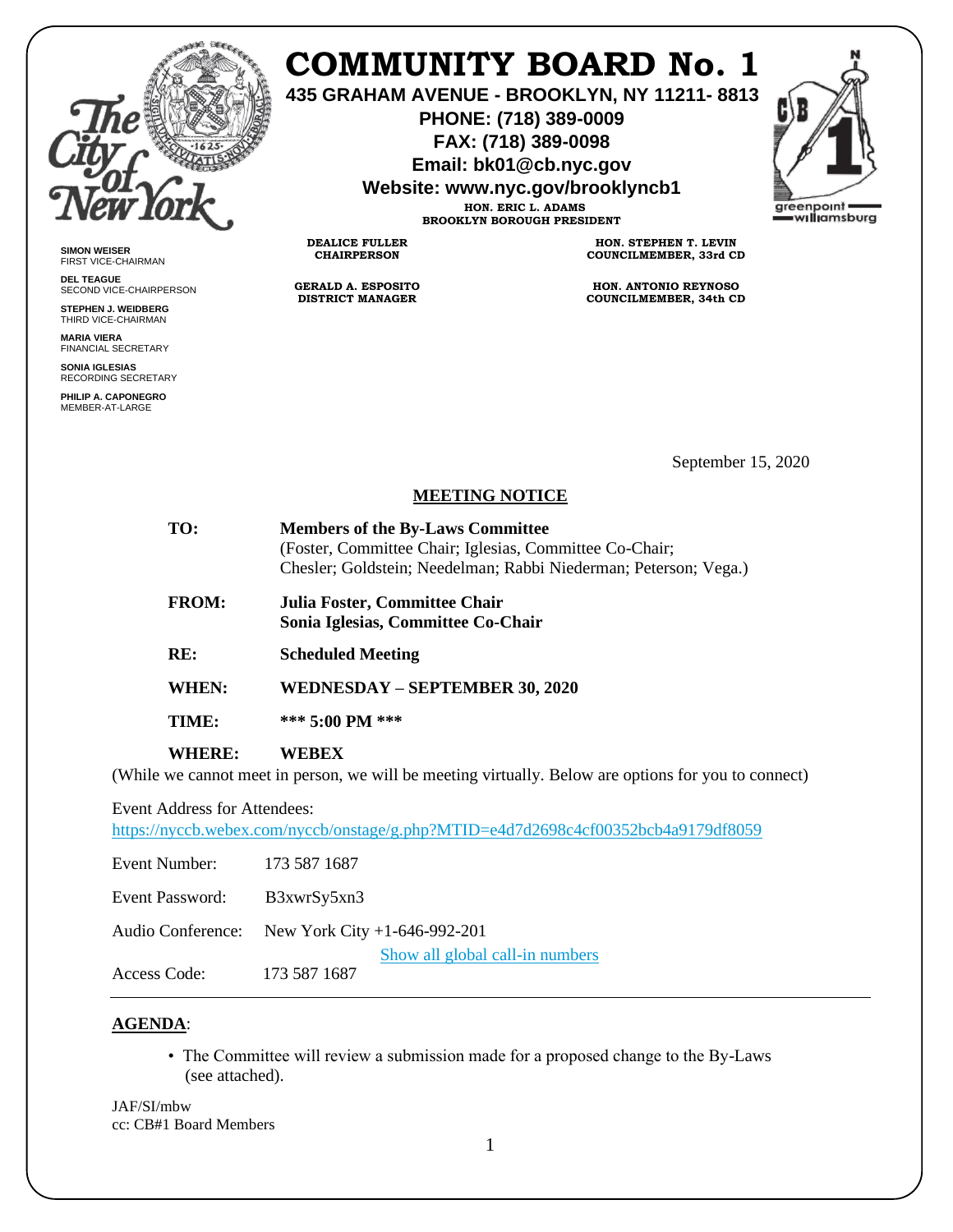Board Meeting notices can be found at:<https://www1.nyc.gov/site/brooklyncb1/meetings/agendas.page>

Note: For further information on accessibility or to make a request for accommodations, such as sign language interpretation services, please contact Brooklyn Community Board No. 1, Tel.718- 389-0009; at least (5) business days in advance to ensure availability